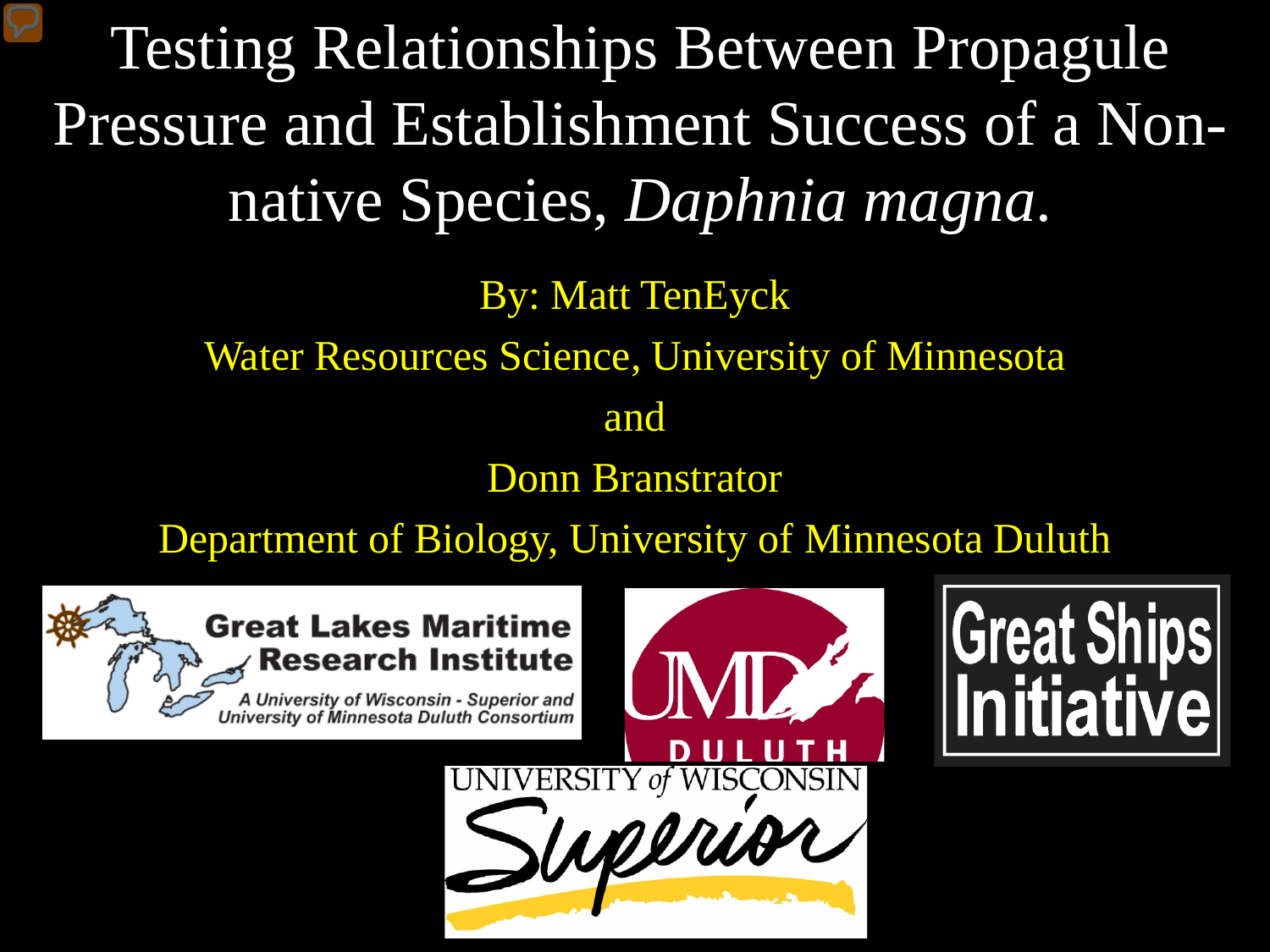## Project Rationale

• Ballast water exchange (BWE) to reduce densities of organisms transferred by ships has been the most common practice.

• In an effort to go beyond the protectiveness afforded by BWE, U.S. EPA and U.S. Coast Guard are developing standards limiting the density discharged to U.S. waters.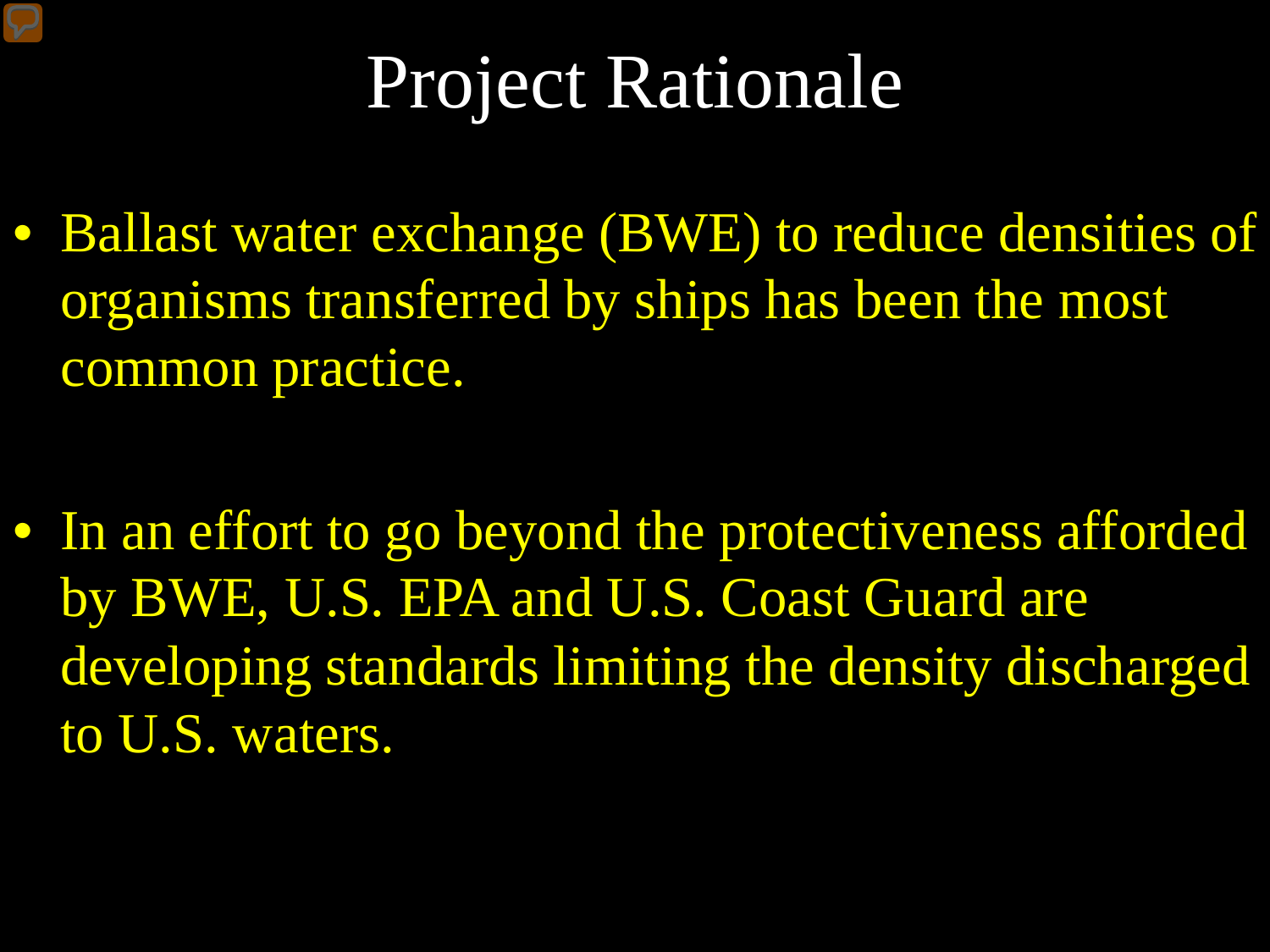### Rationale continued

• Setting ballast water discharge standards have relied primarily on expert opinion.

- The process of setting standards have resulted in an assortment of international, national, and state discharge standards.
	- 1) result from uncertainty about the risk-release relationship
	- 2) diverse approaches of different decision makers and stakeholders.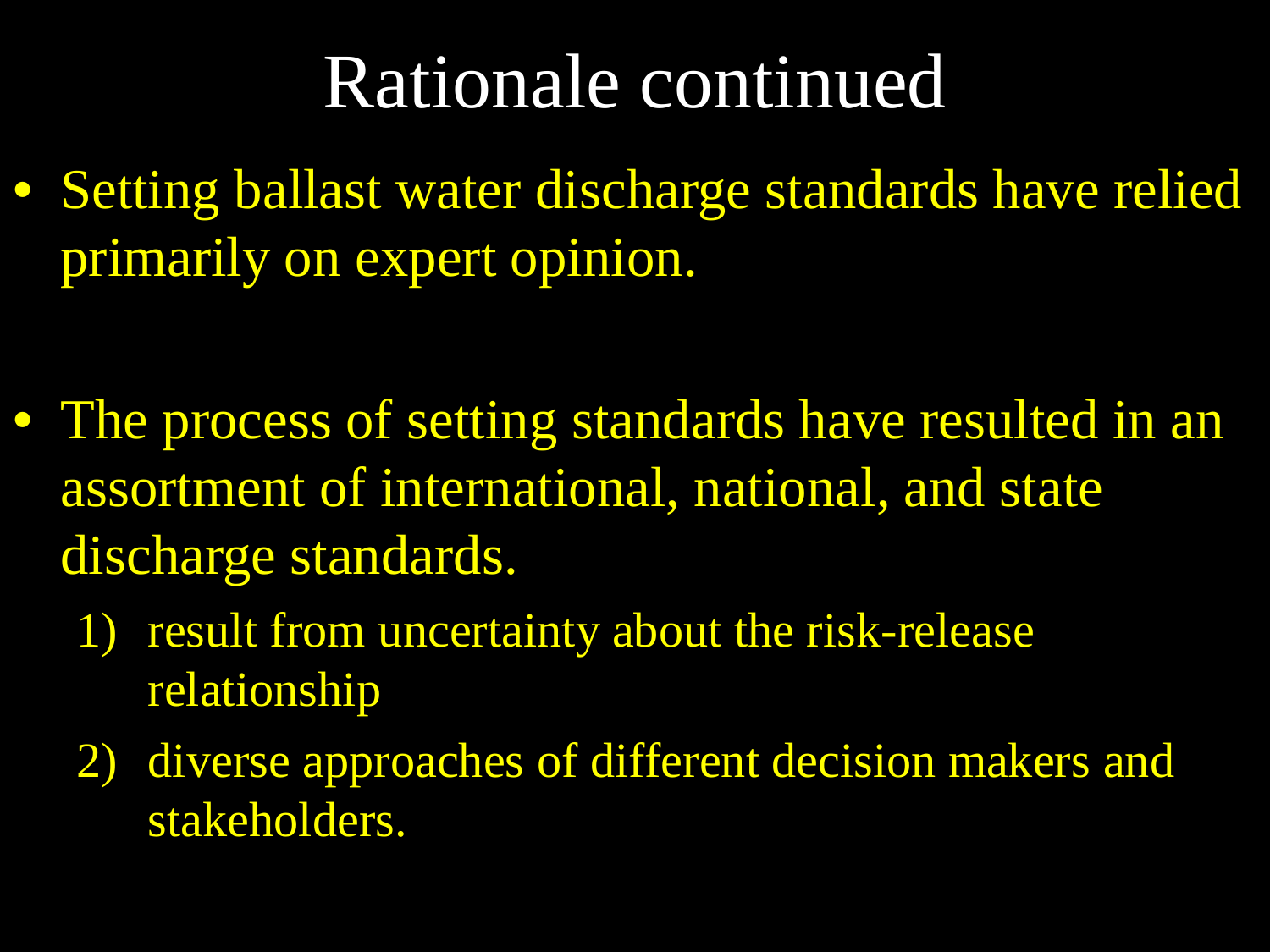### Rationale continued

- Ballast discharge standards
	- 1) Too lenient a discharge standard creates costs for environment and economy
	- 2) Overly strict standard imposes unnecessary environmental trades
		- Fuel consumption
		- $\blacktriangleright$  Use of toxic pesticides
		- $N$ o empirical justification target for resistance and delay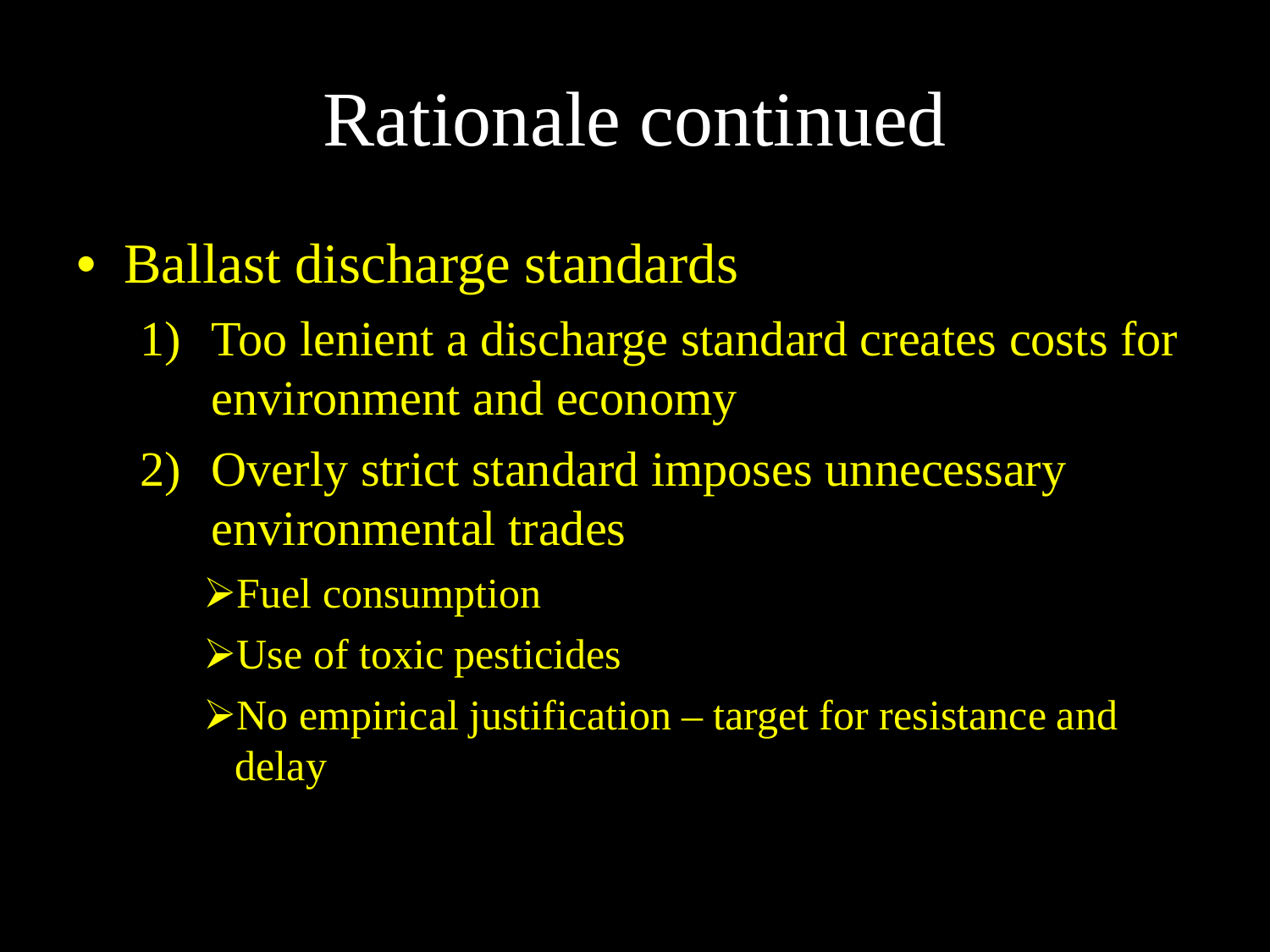### Rationale continued

• No effort to collect and integrate the data to provide a robust analysis of the risk-release relationship associated with a discharge standard.

• Models exist which quantify the risk-release relationship, but lack sufficient data.

• Existing experimental and field data are very limited in scope and not U.S. Great Lakes relevant.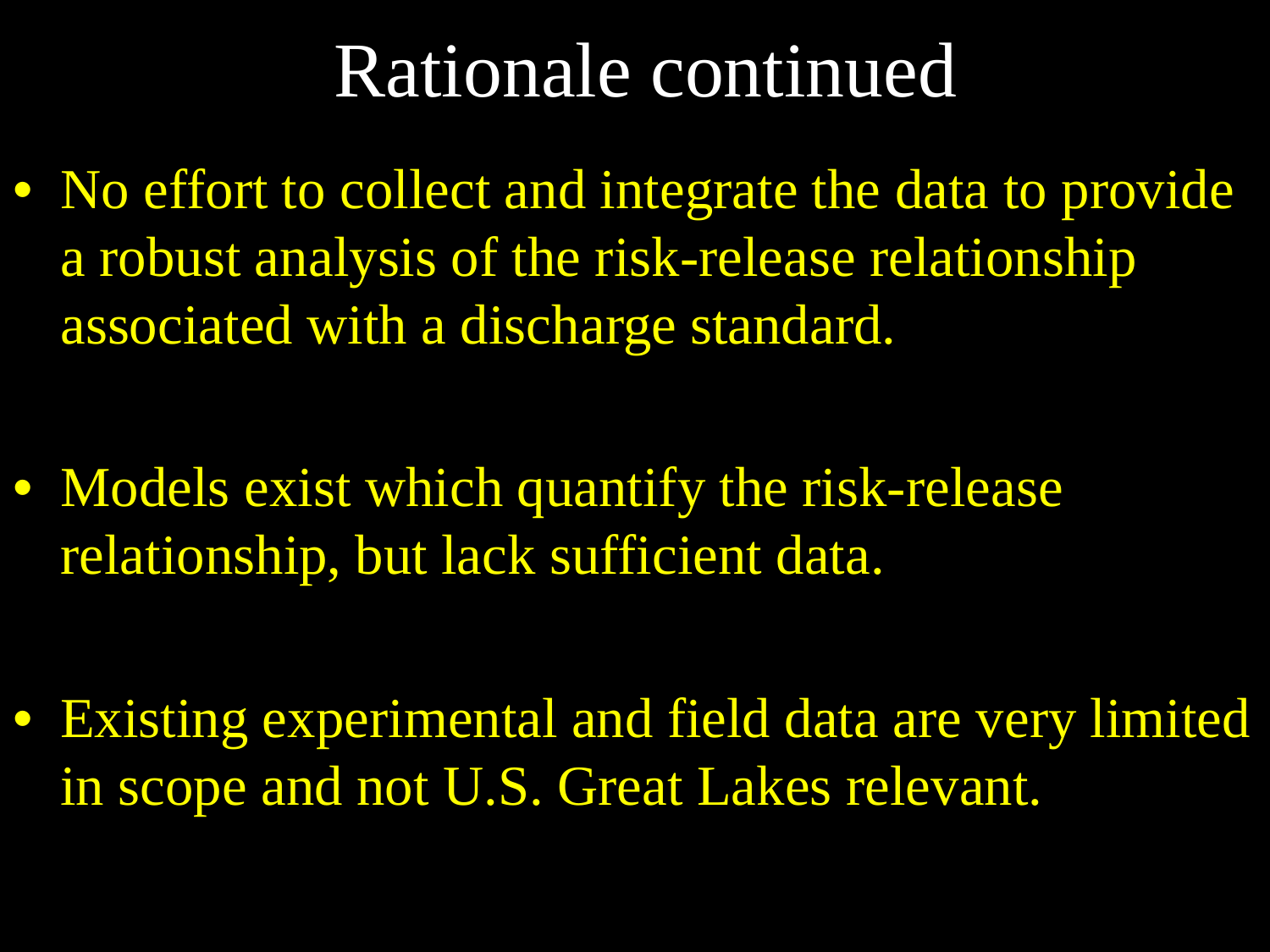## Objective

Examine the risk-release relationship associated with rate of release of a surrogate invader, *Daphnia magna*, and the rate of establishment in ambient Duluth-Superior Harbor water.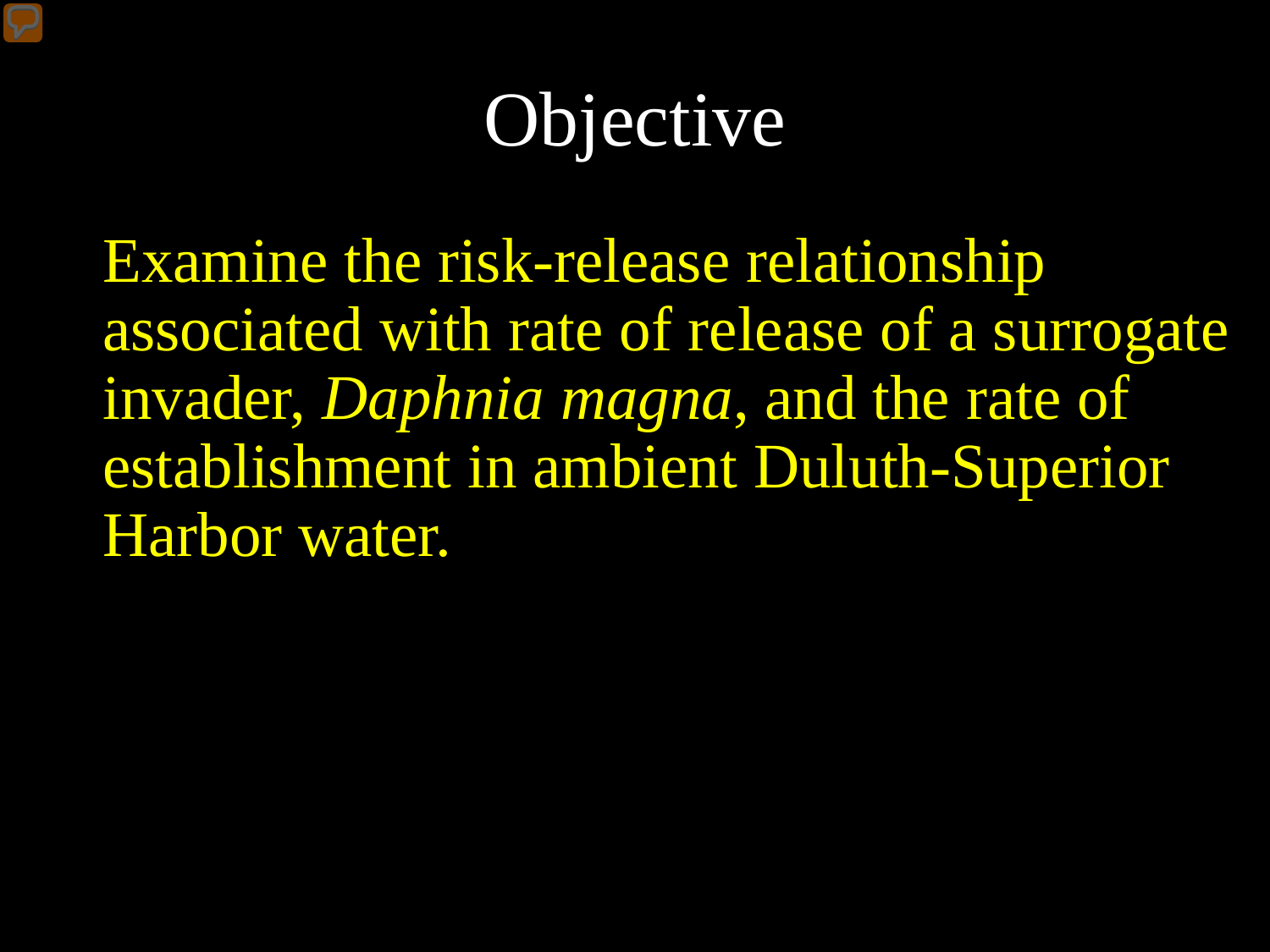### Methods

- *Daphnia magna* served as the surrogate invader
- 200-L mesocosm tanks (total of 6 doses  $*$  3 reps = 18 tanks)
- 16:8 h light:dark cycle
- Range of average physiochemical characteristics
	- 1) Temp =  $14.1 19.6$  °C
	- 2)  $pH = 7.83 8.27$
	- 3) Sp Cond =192-310 µS/cm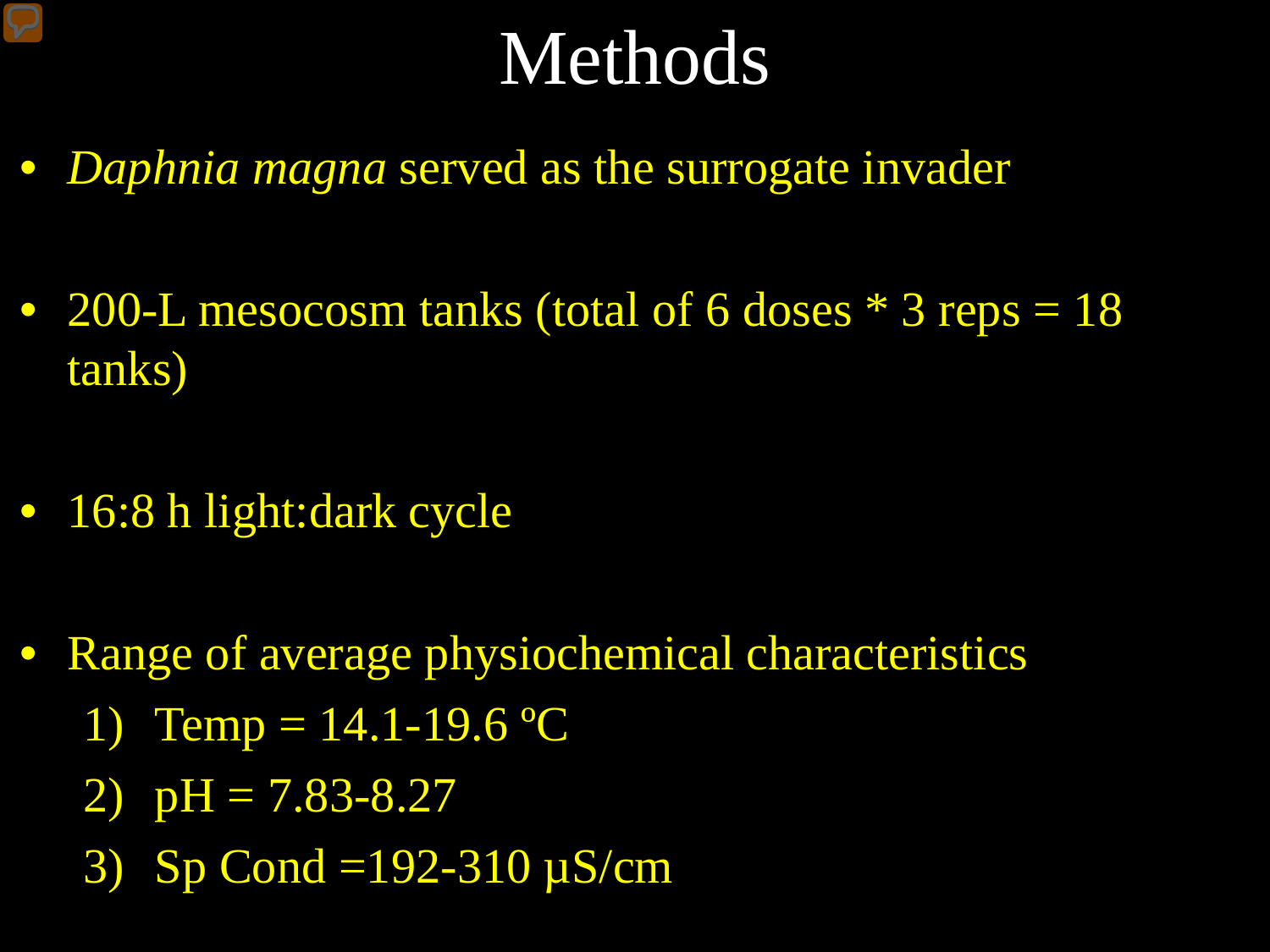### Methods continued

2007

Experiment length: 8 weeks 1)Nov-Dec 2009 2)May-June 2010

3)Aug-Sep 2010

4)Oct-Nov 2010

60000 30 Region 1 Region 1 **Bosminids** Non-bosminid cladocerans 40000 20 Dreissena veligers --- Water column temperature 10 20000 200000 Density (No. m<sup>-3</sup>) စ္ခ Region 2 Region 2 150000 emperature 20 100000 50000 60000 30 Region 3 Region 3 20 40000 10 20000 200 250 200 230 300 100 150 300 100 150 Julian Day Julian Day

2008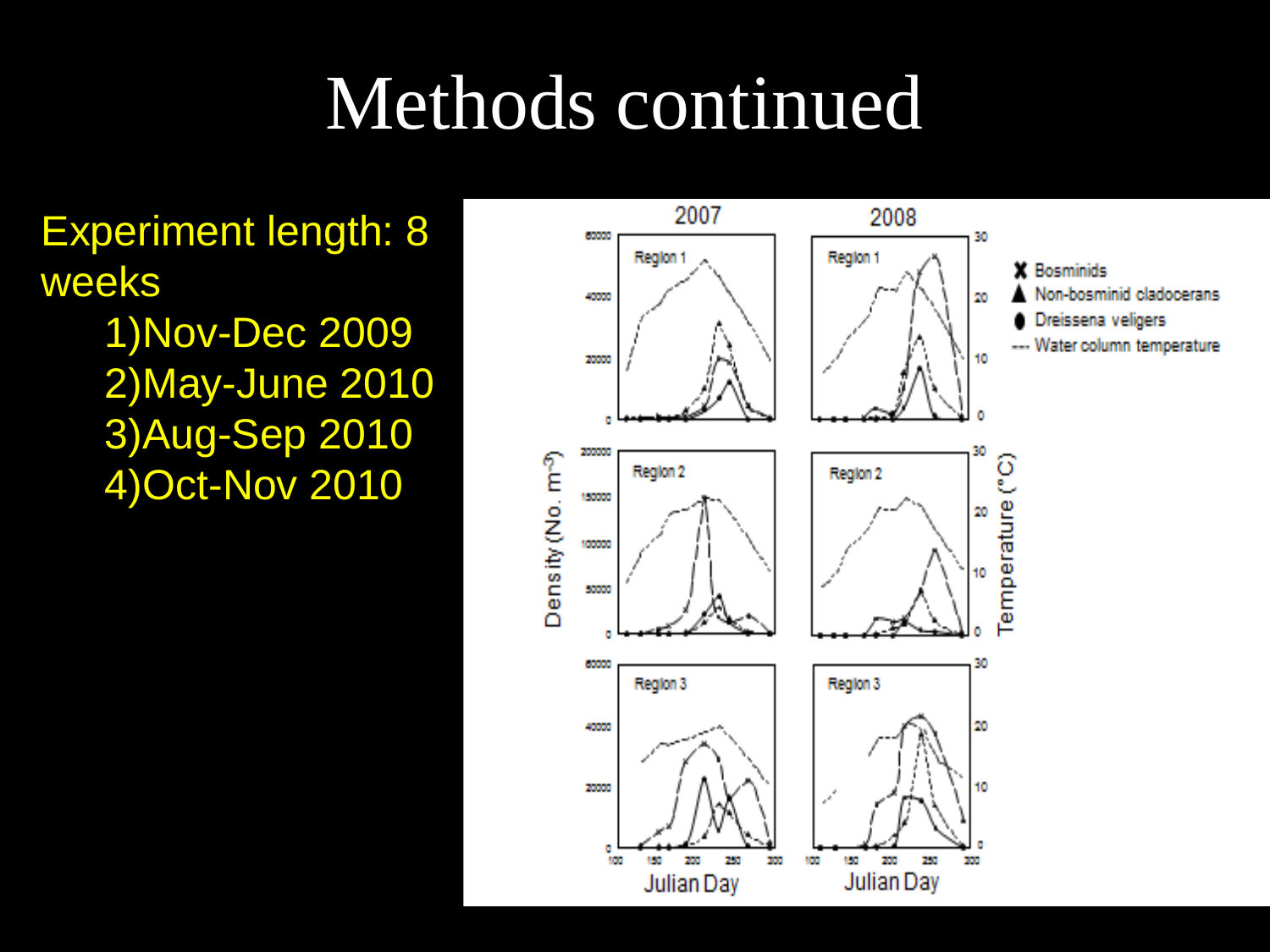### Methods continued

- Tanks were stocked with starting densities of *D. magna* that straddled International Maritime Organization (IMO) standard.
- IMO standard  $=$  no more than 10 viable organisms per  $m<sup>3</sup>$ , each greater than 50  $\mu$ m length in minimum dimension may be discharged.

| <b>Actual D. magna Added</b><br>(Number) | <b>Calculated Dose</b><br>(Number/m <sup>3</sup> ) |
|------------------------------------------|----------------------------------------------------|
|                                          |                                                    |
|                                          | 5                                                  |
|                                          | 10                                                 |
|                                          | 15                                                 |
|                                          |                                                    |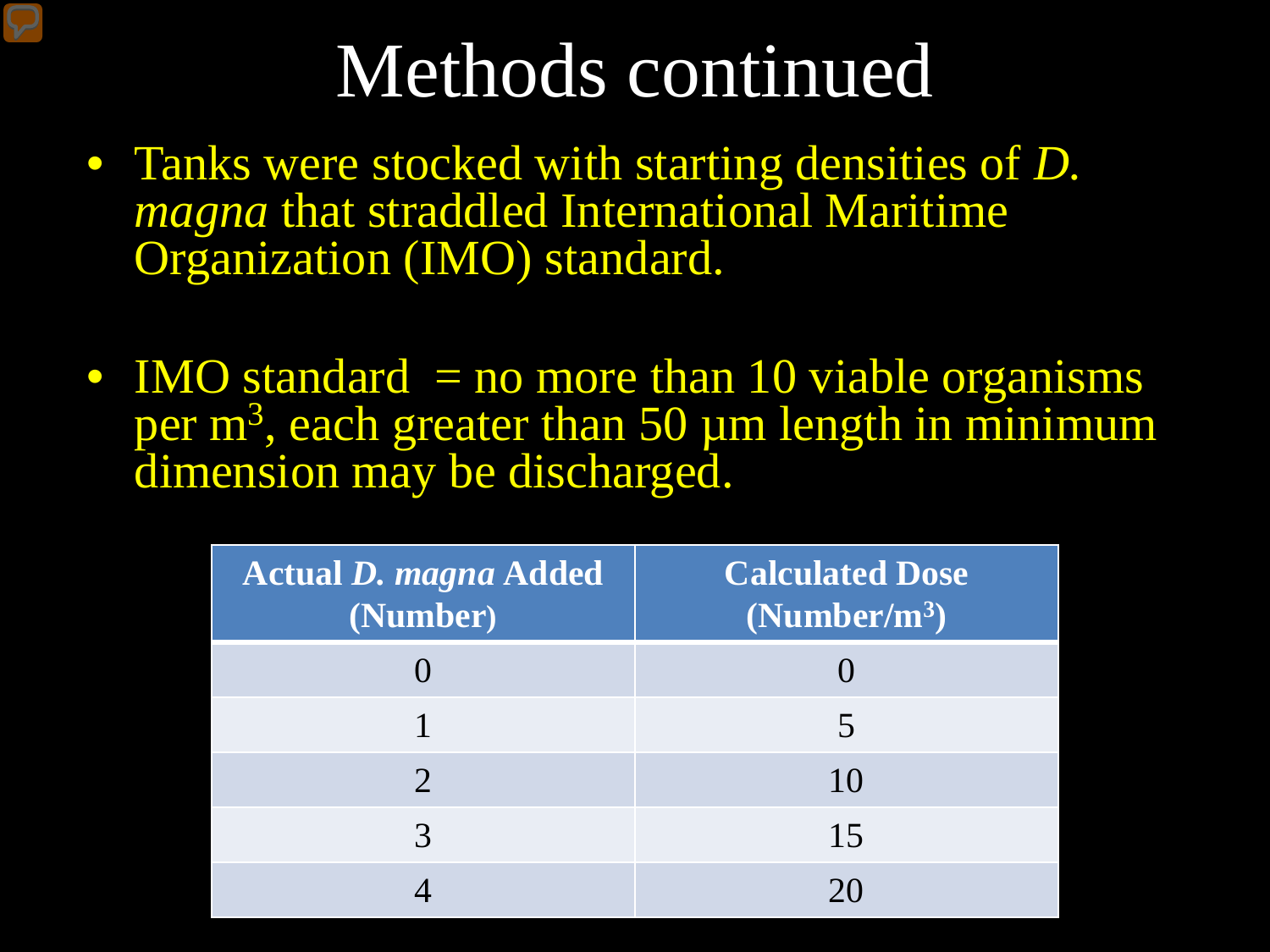# Methods continued

- Weekly estimates of *D. magna* were made by subsampling 1.0 L of water
	- 1) All *D. magna* were returned to respective tank
	- 2) Background community was concentrated and preserved for identification
	- 3) On day 56 the entire 200 L was searched for *D. magna*



08/13/2010 0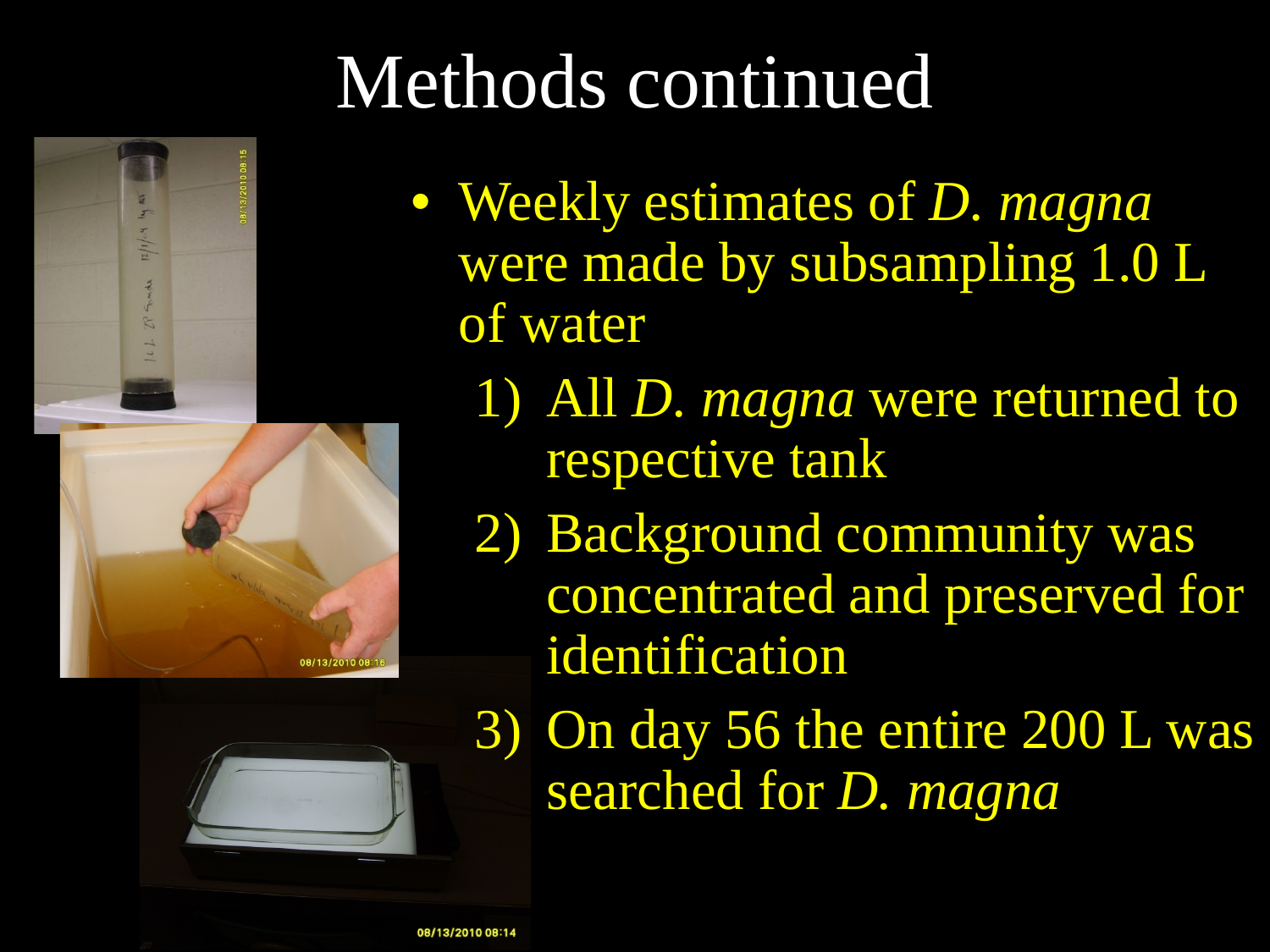### Target Establishment Thresholds

#### 5 species of daphnia present in Duluth-Superior Harbor (2007-2008)

*D. ambigua D. parvula D. pulex D. mendotae D. retrocurva*

*D. retrocurva* (0.5 mm)





*D. mendotae* (1.0 mm)



|                      | <b>Establishment Criteria</b> |                       |
|----------------------|-------------------------------|-----------------------|
| <b>Trial Periods</b> | Density (No./L)               | <b>Biomass</b> (µg/L) |
| May-Jun              | 0.1                           | 0.5                   |
| Jul-Aug              | 1.6                           | 6.5                   |
| <b>Oct-Nov</b>       | 0.8                           | 3.1                   |
| Nov-Dec              | 0.1                           | 0.5                   |

*D. magna* (3-5 mm)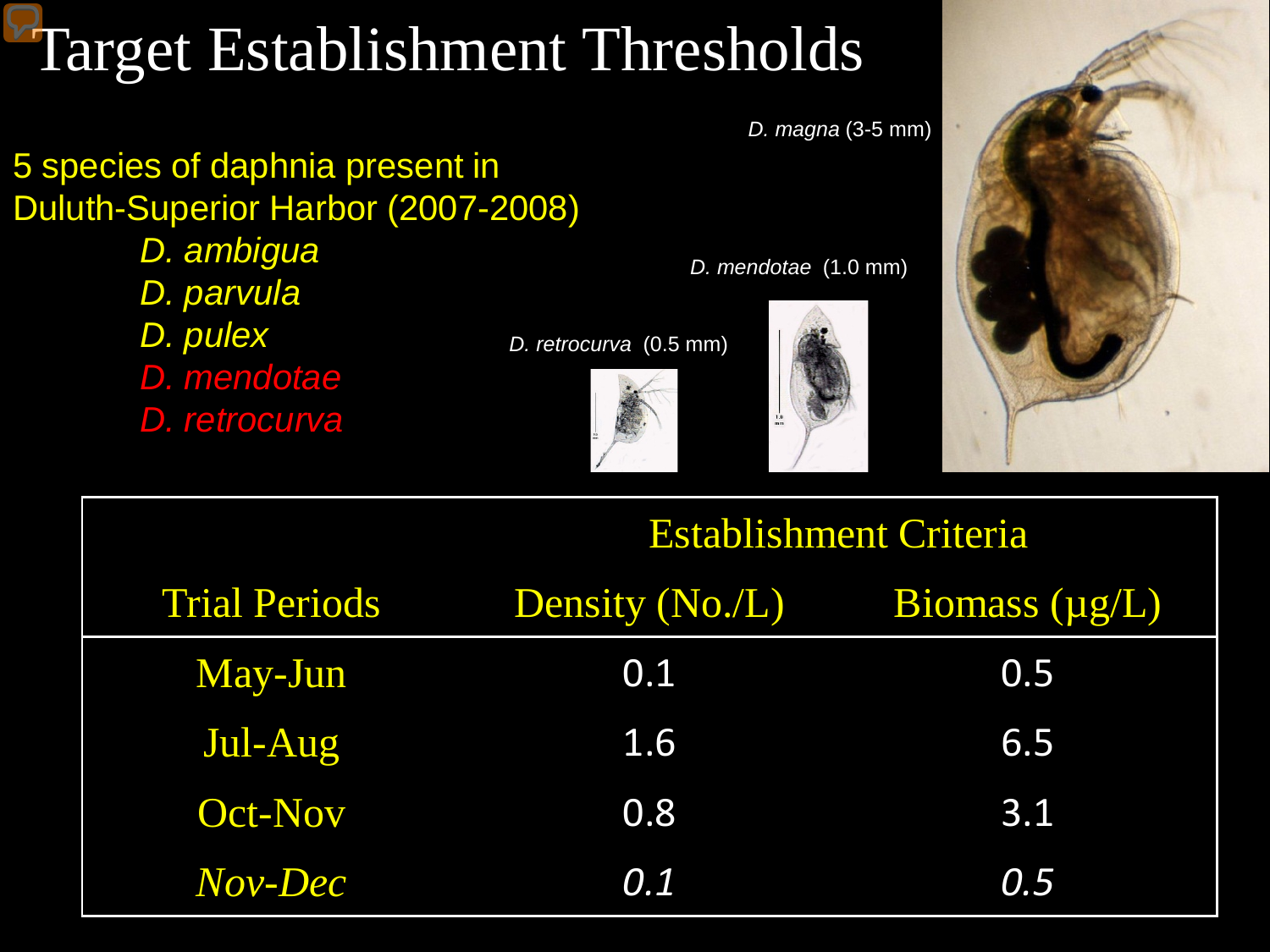### **Surrogate Invader Growth Trajectories Trial No. 2 (May-Jun 2010)**



**Number of Days**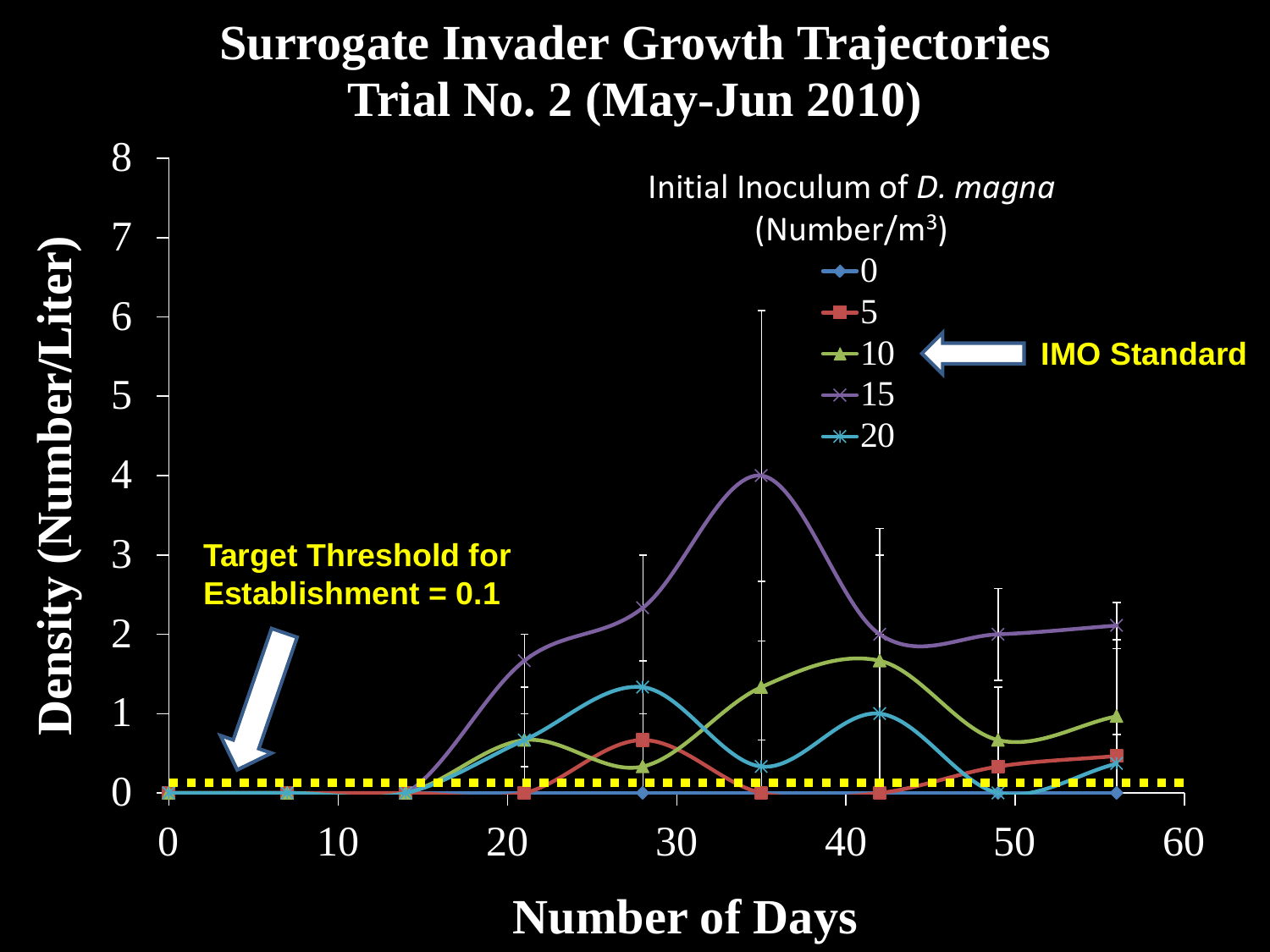

**Initial** *D. magna* **Inoculum Concentration (Number/m3)**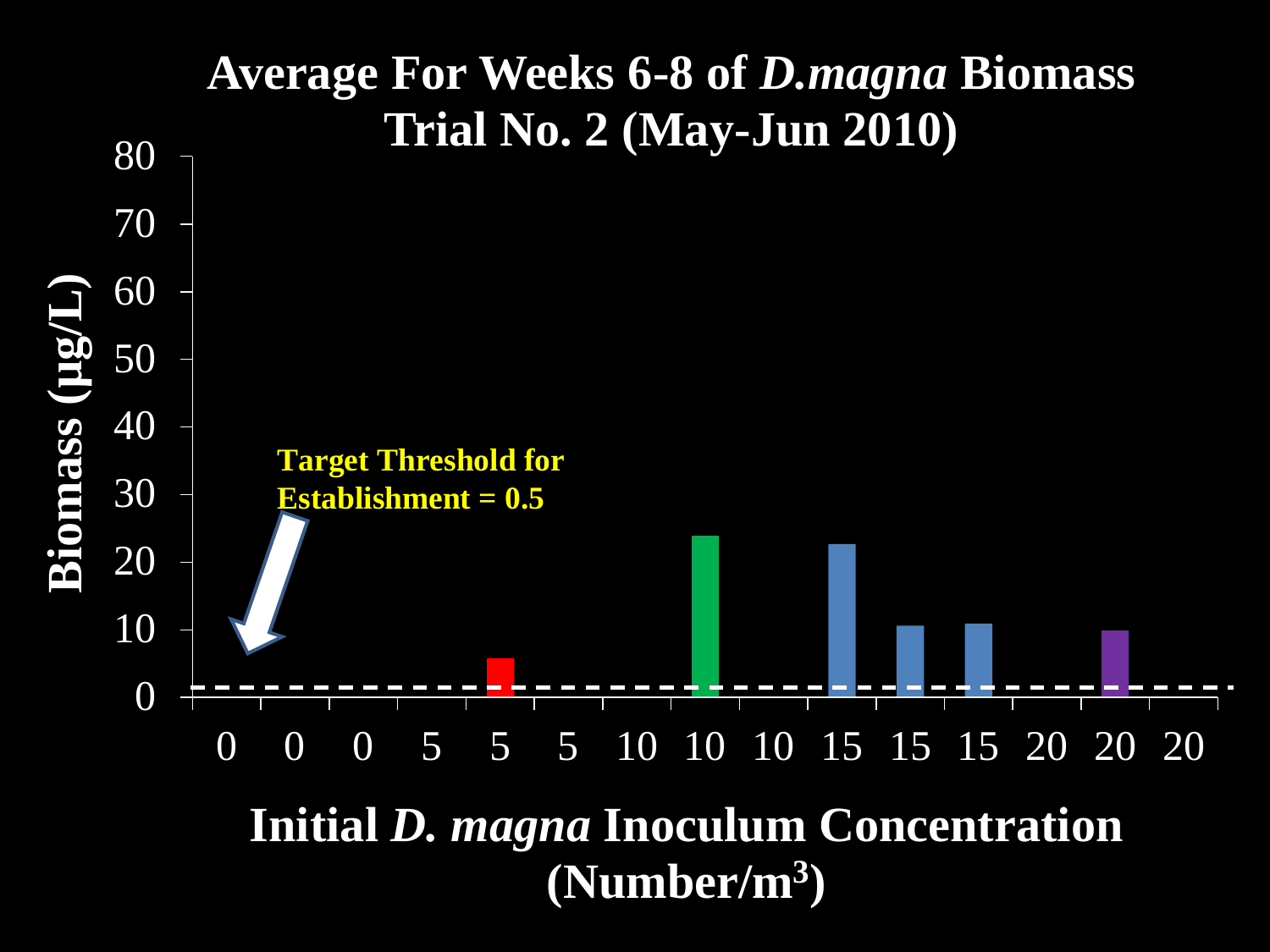#### **Surrogate Invader Growth Trajectories Trial No. 3 (Jul – Aug 2010)**

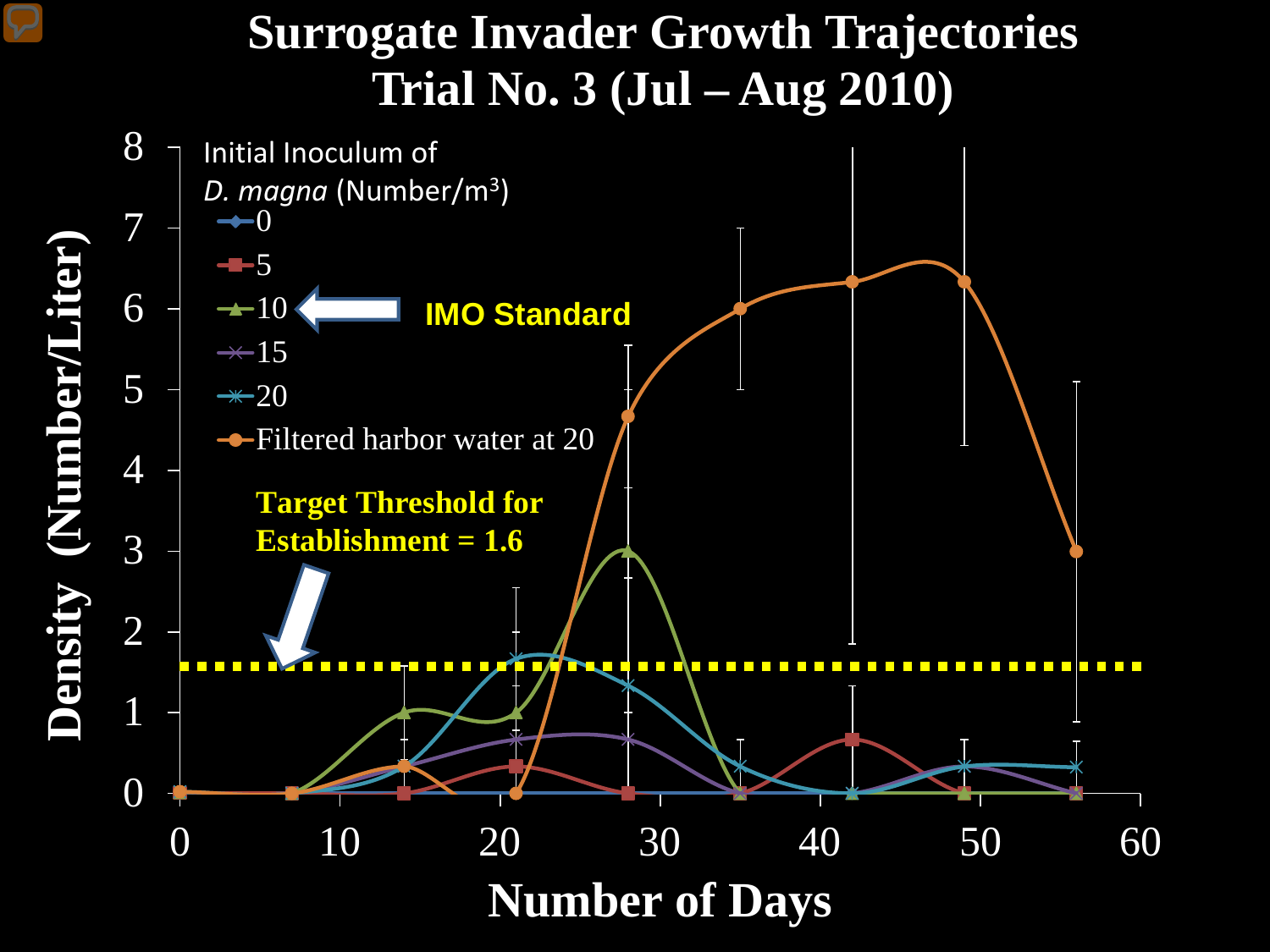### **Average For Weeks 6-8 of** *D.magna* **Biomass Trial No. 3 (Jul – Aug 2010)**

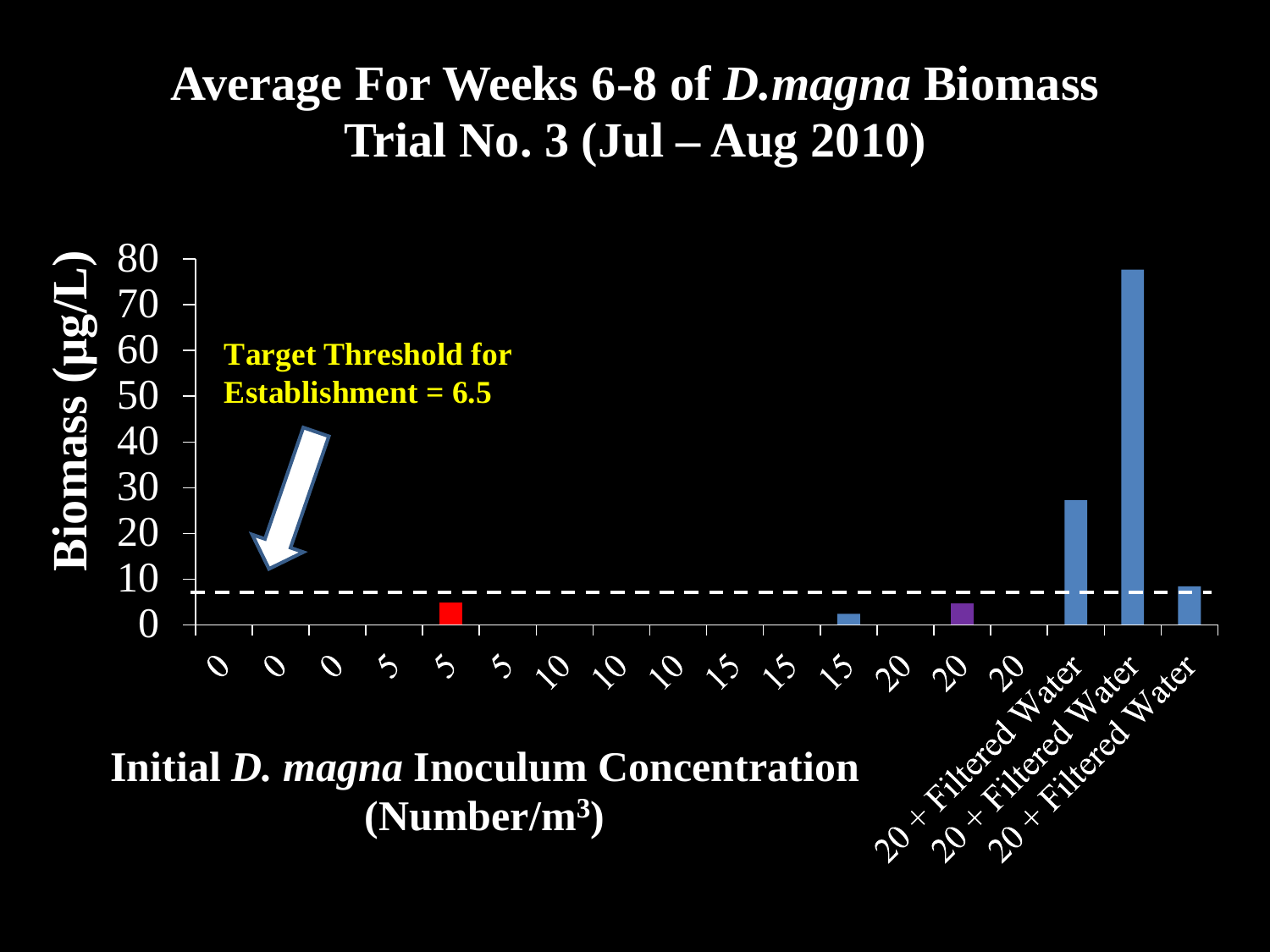#### **Surrogate Invader Growth Trajectories Trial No.4 (Oct-Nov 2010)**

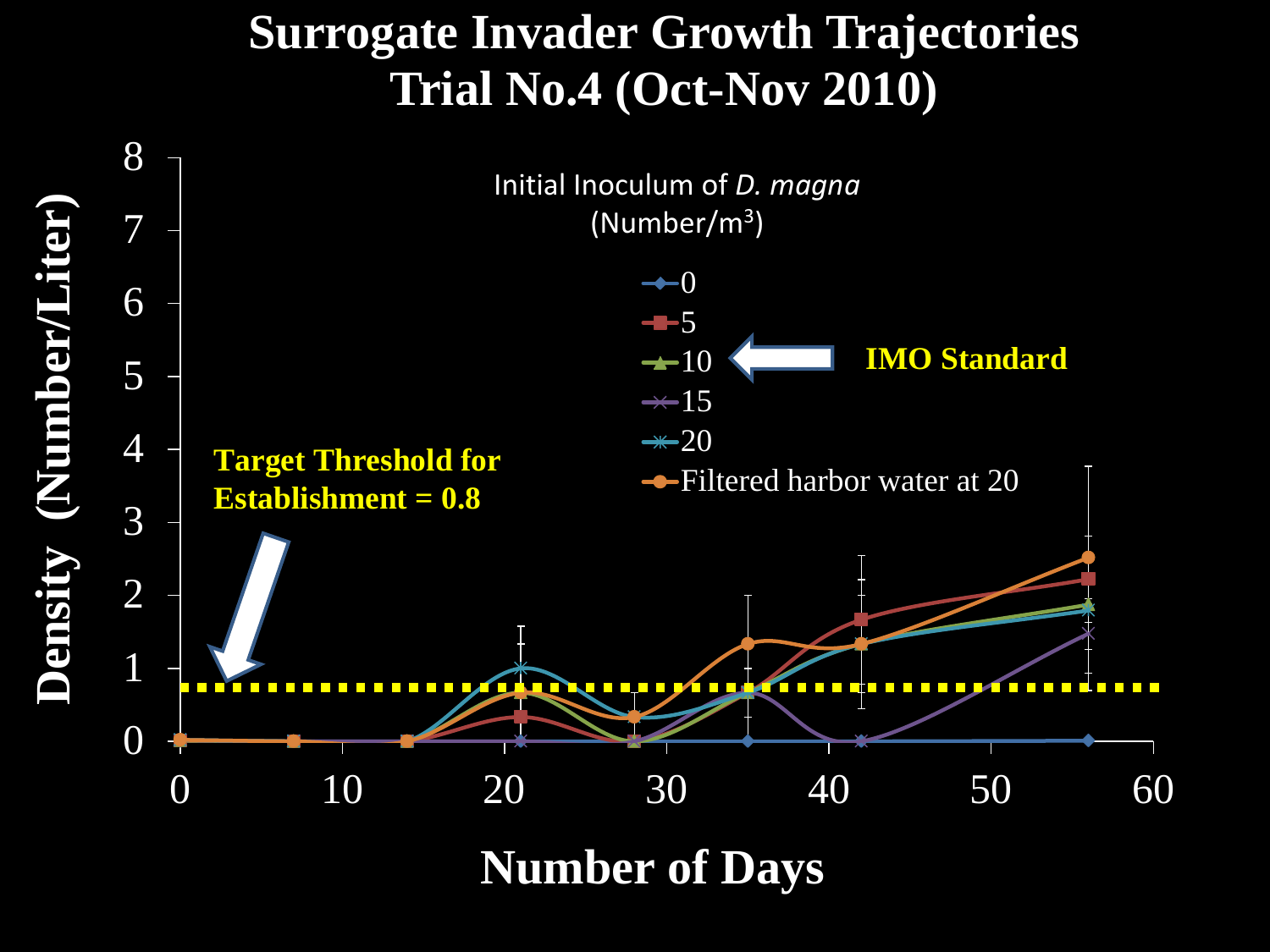#### **Average For Weeks 6-8 of** *D.magna* **Biomass Trial No.4 (Oct-Nov 2010)**

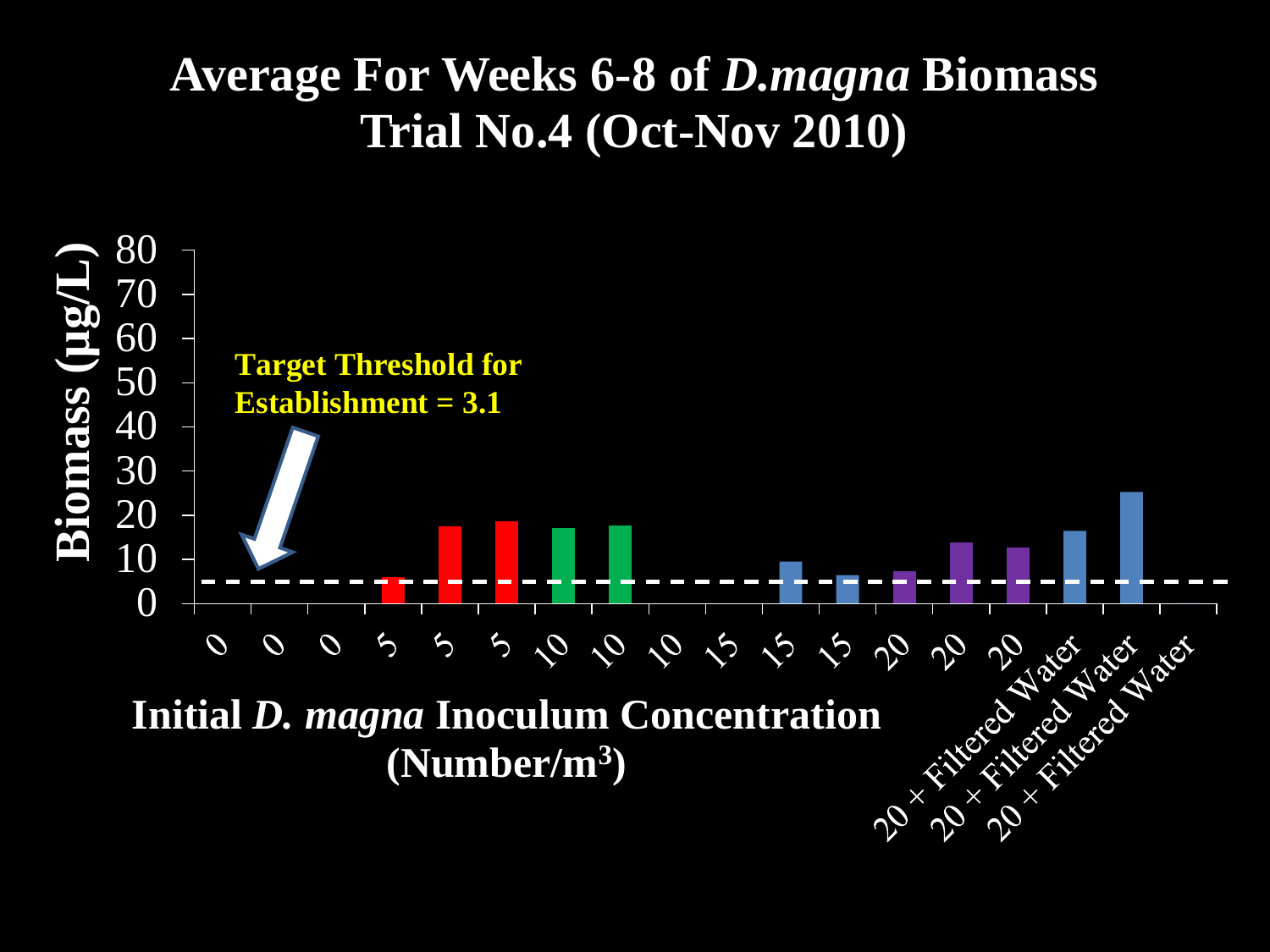#### **Surrogate Invader Growth Trajectories Trial No. 1 (Nov-Dec 2009)**

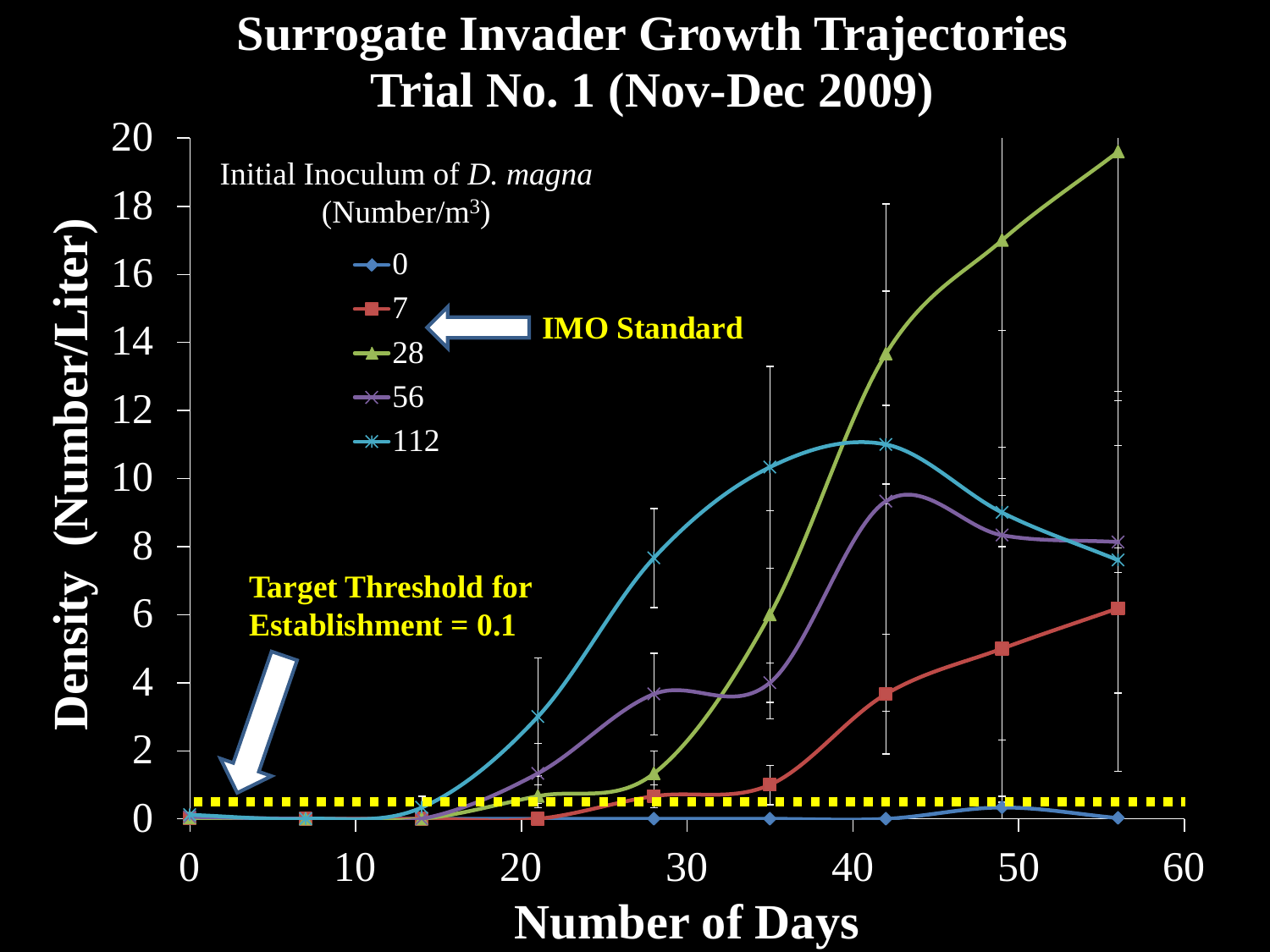#### **Average For Weeks 6-8 of** *D.magna* **Biomass Trial No. 1 (Nov-Dec 2009)**

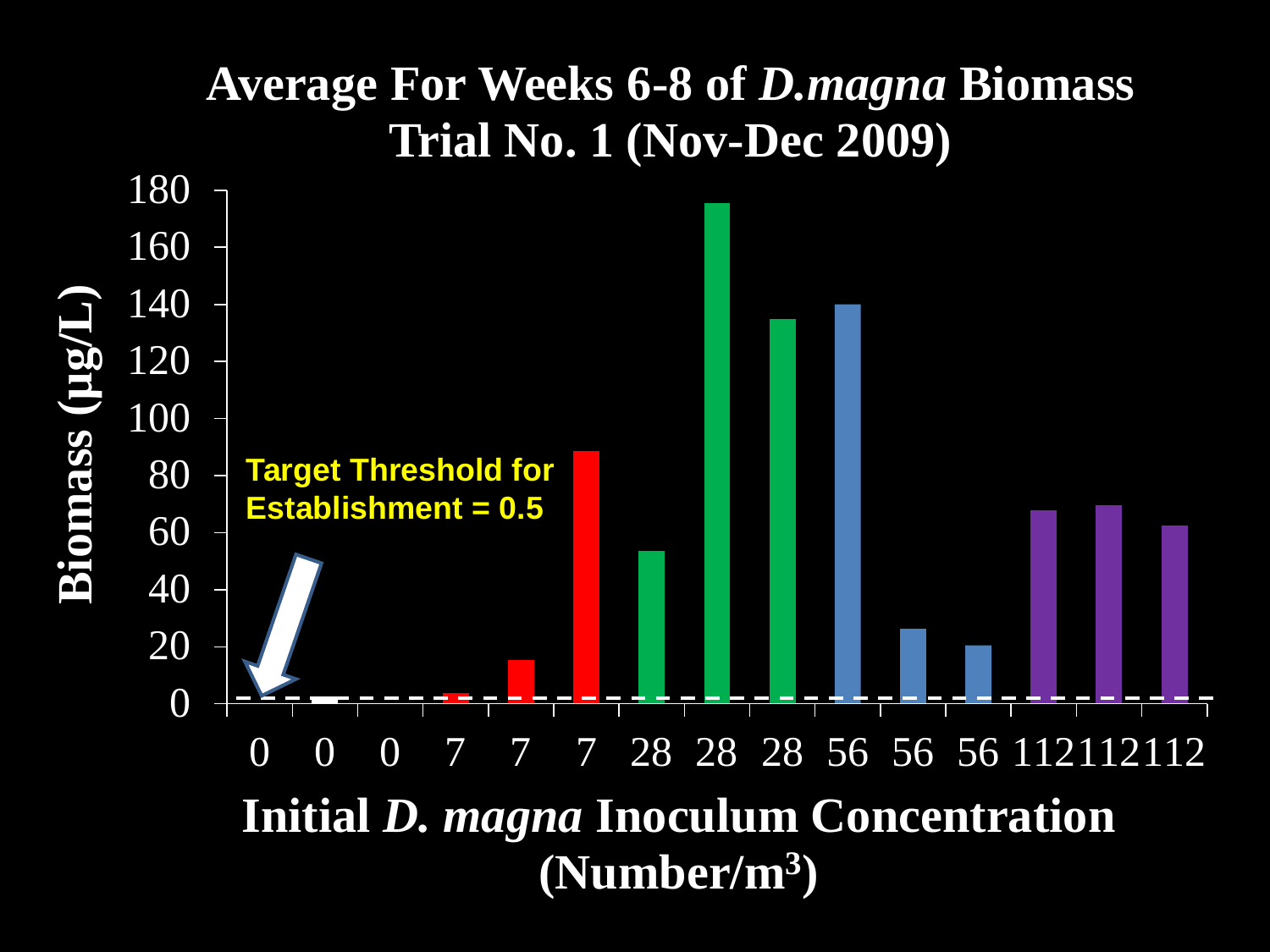### Results Summary

• In 3 of the 4 trials *D. magna* were able to overcome small densities in the seed populations.

| <b>Trial Number and Date</b>            | <b>Percent Establishment in</b><br>Treatments $\leq 10/m^3$ |
|-----------------------------------------|-------------------------------------------------------------|
| Trial $2 \times$ May-Jun $2010$         | 33%                                                         |
| Trial $3 \times 10^{-4}$ (Jul-Aug 2010) | $0\%$                                                       |
| Trial $4$ (Oct-Nov 2010)                | 83%                                                         |
| Trial 1 (Nov-Dec 2009)                  | 100%                                                        |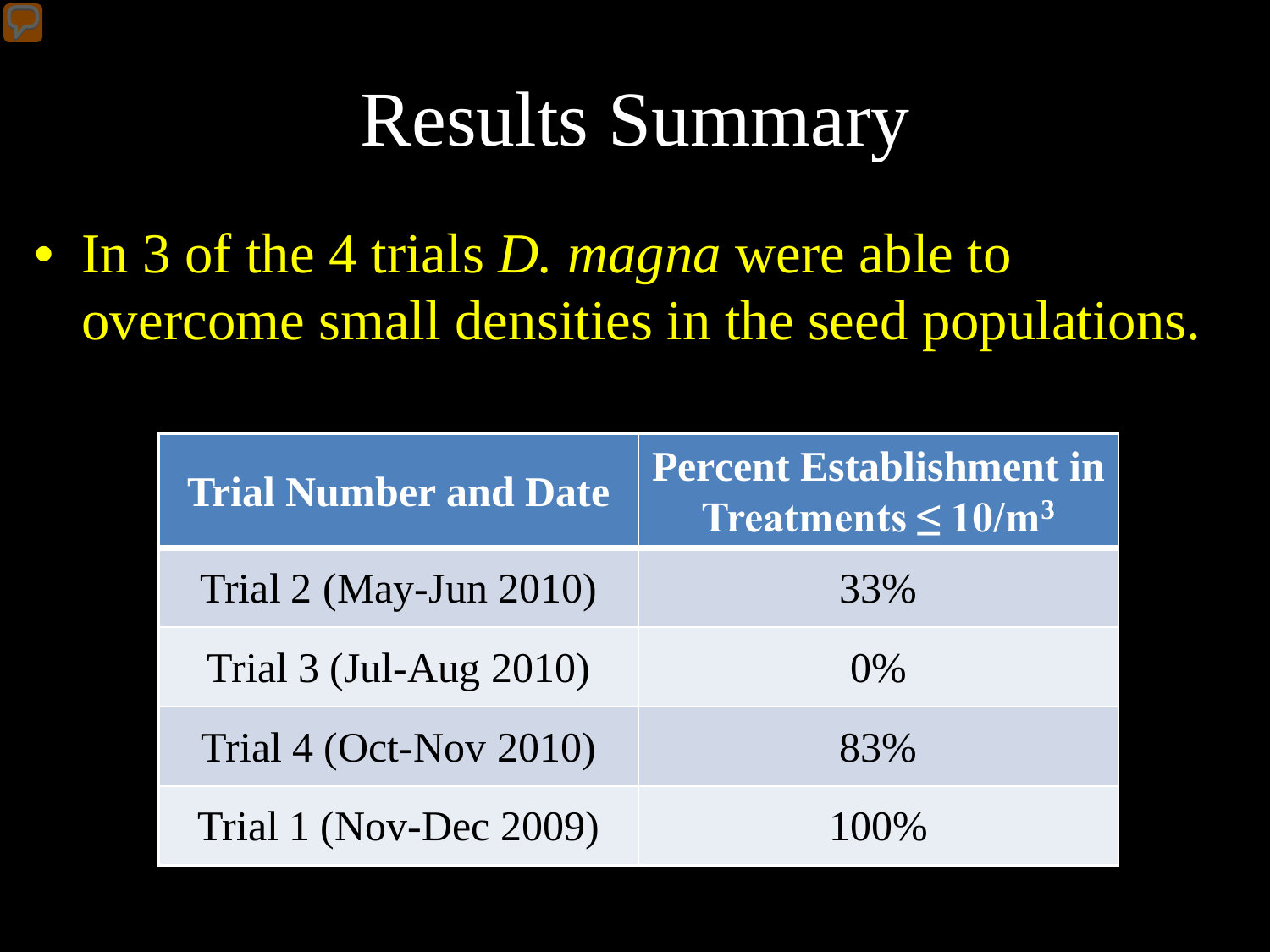### **Average Day 0 Crustacean Biomass**

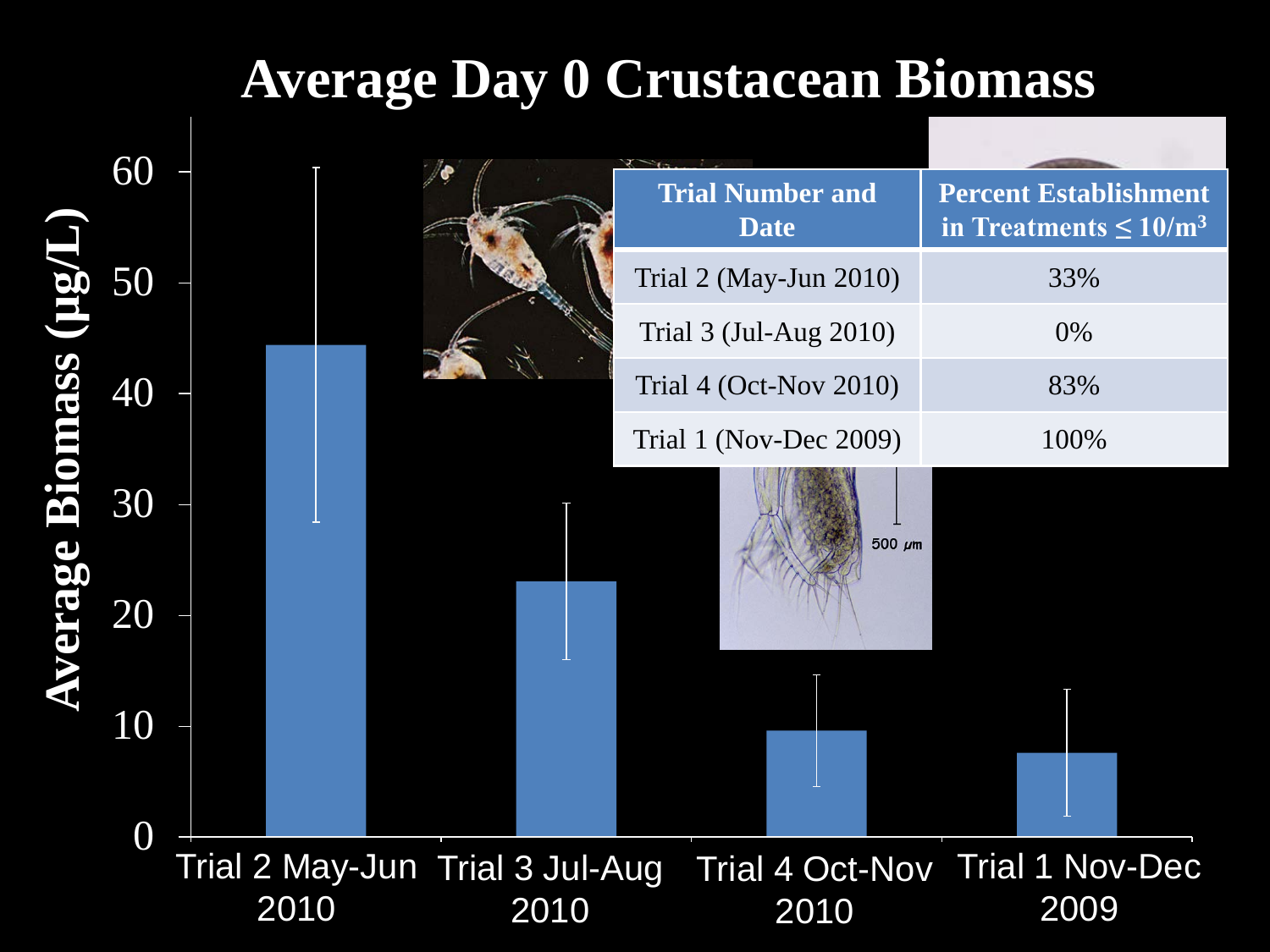### **Average Day 0 Rotifer Biomass**

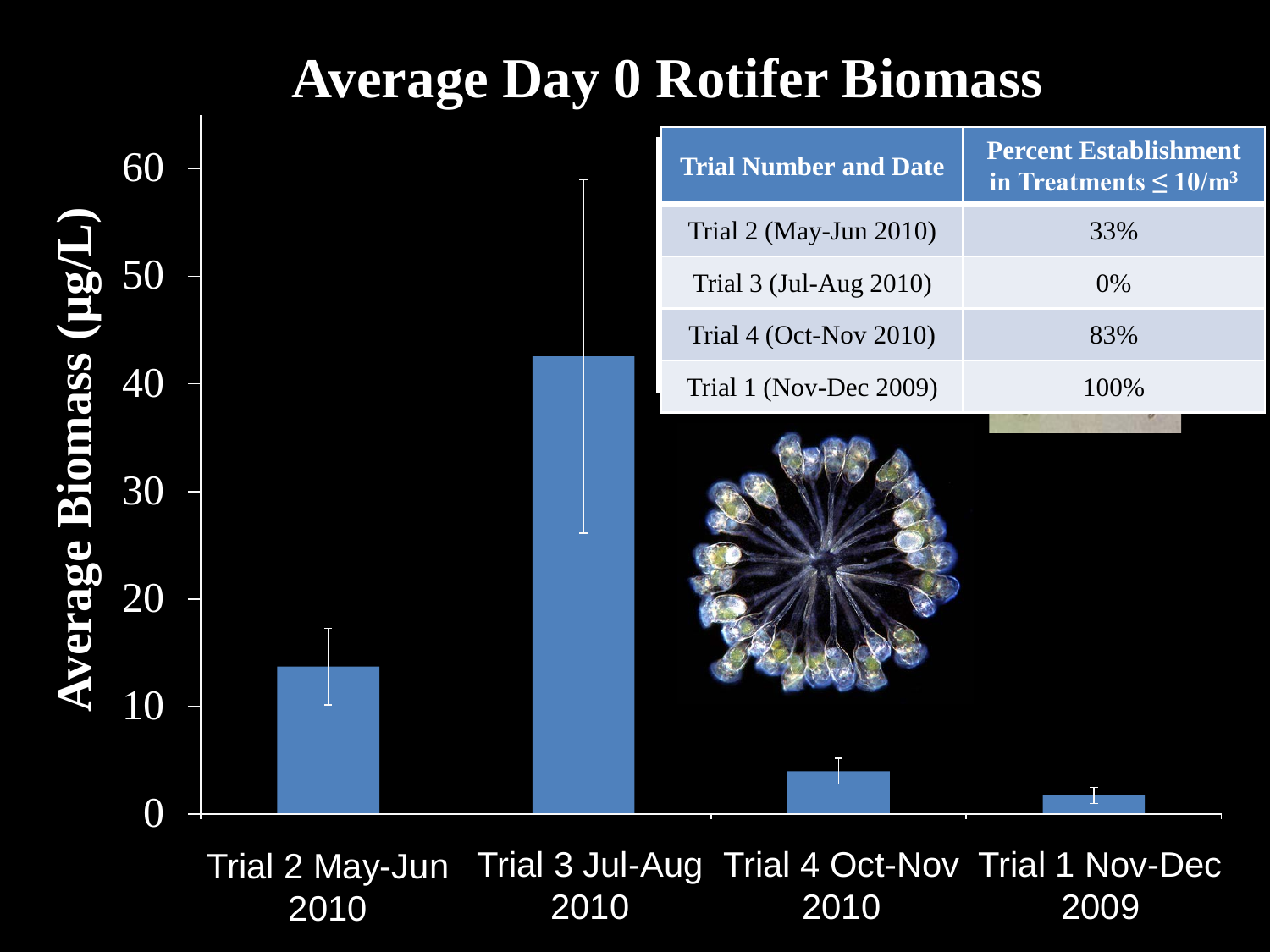### Conclusions

- Establishing criteria to interpret whether a trial population of *D. magna* has colonized in a tank is not straightforward and relies in part on the understanding of natural densities attained by similar taxa in the ecosystem.
- In 3 of the 4 trials *D. magna* were able to overcome small densities in the seed populations which were below the IMO standard.
- These mesocosm studies do not take into account:
	- Vertebrate predators
	- No Allee effects since surrogate invader is an asexual reproducer
	- Assumes somewhat limited diffusion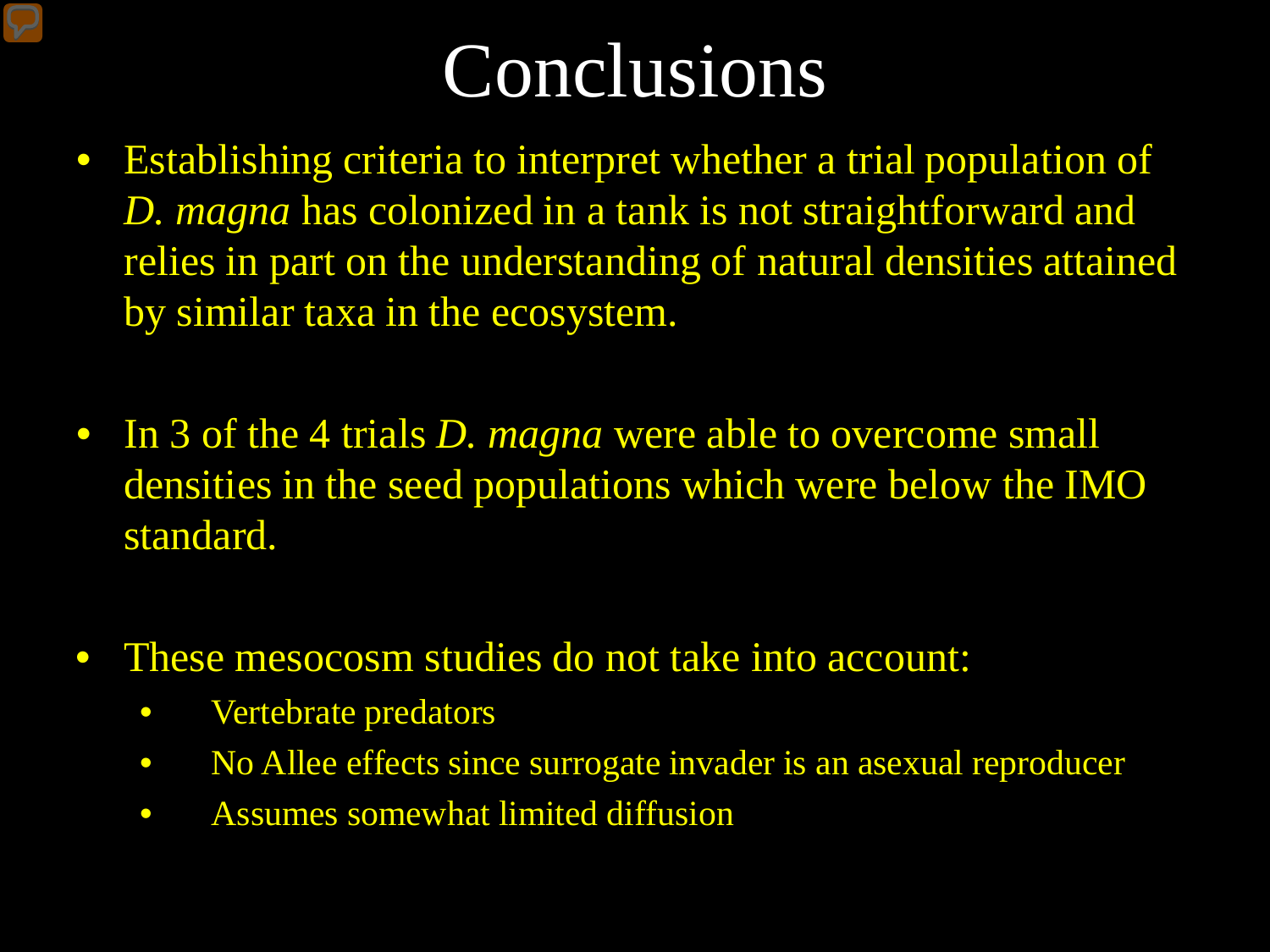### Conclusion

- Assessing the Relationship Between Propagule Pressure and Invasion Risk in Ballast Water - Committee on Assessing Numeric Limits for Living Organisms in Ballast Water; National Research Council (June 2011).
	- 1) empirically characterize the risk of establishment of aquatic invasive species through experiments – Short term
	- 2) ground the experimental information in reality through directly surveying the rate of release of live propagules – Long term
	- 3) directly surveying the receiving system to determine the actual rate of establishment – Long term